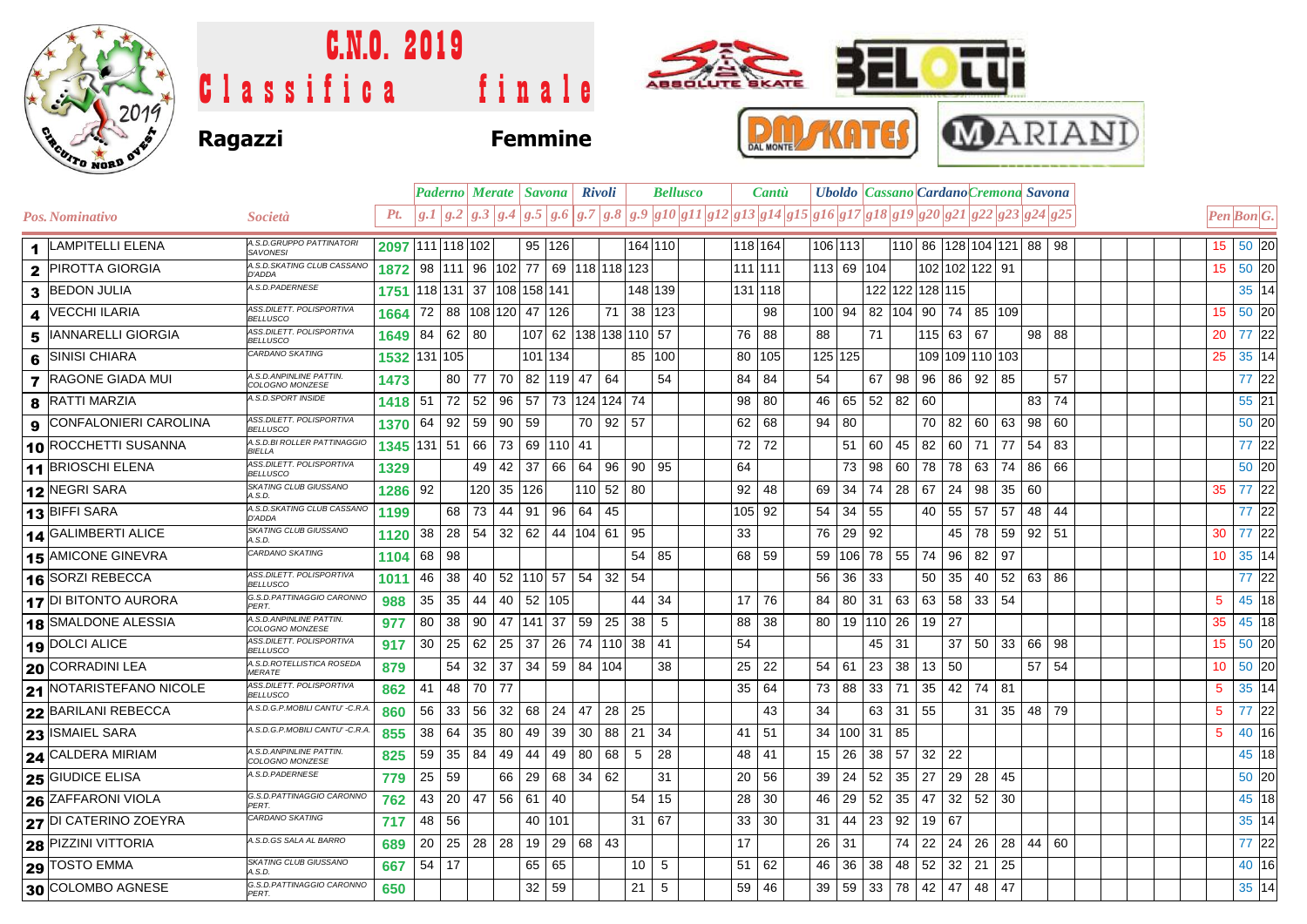

## C.N.O. 2019 ABBOLUTE BKATE Classifica finale **Ragazzi Femmine**



| $\sim$ Non-              |                                              |     |           |       |                         |                   |                                             |    |                                   |    |    |                                                                                                                                                                                                                                |       |    |              |                                              |              |                 |                   |    |            |    |                                  |         |    |  |  |                                              |       |  |
|--------------------------|----------------------------------------------|-----|-----------|-------|-------------------------|-------------------|---------------------------------------------|----|-----------------------------------|----|----|--------------------------------------------------------------------------------------------------------------------------------------------------------------------------------------------------------------------------------|-------|----|--------------|----------------------------------------------|--------------|-----------------|-------------------|----|------------|----|----------------------------------|---------|----|--|--|----------------------------------------------|-------|--|
|                          |                                              |     |           |       | Paderno Merate   Savona |                   | <b>Rivoli</b>                               |    | <b>Bellusco</b>                   |    |    |                                                                                                                                                                                                                                | Cantù |    |              | <b>Uboldo</b> Cassano Cardano Cremona Savona |              |                 |                   |    |            |    |                                  |         |    |  |  |                                              |       |  |
| Pos. Nominativo          | Società                                      |     |           |       |                         |                   |                                             |    |                                   |    |    | Pt. $ g.1 g.2 g.3 g.4 g.5 g.6 g.7 g.8 g.9 g10 g11 g12 g13 g14 g15 g16 g17 g18 g19 g20 g21 g22 g23 g24 g25 g24 g25 g25 g24 g25 g25 g26 g25 g26 g25 g26 g26 g27 g28 g28 g27 g28 g28 g28 g29 g29 g21 g22 g23 g24 g25 g24 g25 g24$ |       |    |              |                                              |              |                 |                   |    |            |    |                                  |         |    |  |  | $\left  Pen\right $ <i>Bon</i> <sup>G.</sup> |       |  |
| 31 BRENNA GIORGIA        | <b>SKATING CLUB GIUSSANO</b><br>A.S.D.       | 642 |           |       |                         |                   | 62   28   18   62   105   34   96   67   25 |    |                                   |    |    | -5                                                                                                                                                                                                                             |       |    | 56 54        |                                              |              |                 |                   |    |            |    |                                  |         |    |  |  |                                              | 30 12 |  |
| 32 BALASINI SOFIA        | A.S.D.ROTELLISTICA ROSEDA<br><i>MERATE</i>   | 639 |           | 28 22 |                         | $42 \mid 30 \mid$ |                                             |    | 34 21 68 36 16                    |    |    |                                                                                                                                                                                                                                |       |    |              |                                              | $34 \mid 31$ |                 | 26 26 58          |    | 19         |    |                                  | 40      | 58 |  |  |                                              | 45 18 |  |
| 33 FILIPPI FRANCESCA     | POLISPORTIVA CALUSCHESE                      | 638 | <b>20</b> |       | 76 23 59                |                   |                                             |    |                                   |    |    | 38                                                                                                                                                                                                                             |       |    | $25 \mid 38$ |                                              | 19 56        |                 | $18$ 33           |    | 13 90      |    | 18 67                            |         |    |  |  |                                              | 40 16 |  |
| 34 CASATI ALICE          | <b>REDBLACK ROLLER TEAM ASD</b>              | 616 | 76        | -46   |                         |                   | 36                                          | 32 |                                   |    | 54 |                                                                                                                                                                                                                                |       | 35 | 33           | 61                                           | 39           |                 |                   | 15 | 52         | 55 | 42                               |         |    |  |  |                                              | 35 14 |  |
| 35 FERRETTO DORA         | A.S.D.BI ROLLER PATTINAGGIO<br><b>BIFLLA</b> | 560 |           |       |                         |                   | 32                                          |    | $34 \overline{\smash{\big)}\ 28}$ | 28 | -5 |                                                                                                                                                                                                                                |       | 41 | 33           |                                              | 26 105       |                 |                   |    |            | 45 | 33 <sup>1</sup>                  | 68      | 42 |  |  |                                              | 35 14 |  |
| 36 OGNIBENE ALICE        | A.S.D. SPEEDY ROLLER<br>CASSANO D'ADDA       | 494 |           | 10    | 20                      | 18                | 19                                          |    | 19 51                             | 32 |    |                                                                                                                                                                                                                                |       | 20 |              | 24                                           | 16           | 16 <sup>1</sup> |                   |    | $16$ 17 13 | 18 |                                  | $18$ 50 | 40 |  |  |                                              | 77 22 |  |
| 37 VIGANO' GIULIA        | A.S.D.A.S.CO.SKATING<br><b>CONCOREZZO</b>    | 477 |           |       |                         |                   |                                             |    | 51                                |    |    | 49 44 10                                                                                                                                                                                                                       |       |    | $25 \mid 22$ |                                              | 65 54        |                 | 45   28   32   22 |    |            |    |                                  |         |    |  |  |                                              | 30 12 |  |
| <b>38 BARRECA GIULIA</b> | A.S.D.BRIANZA INLINE                         | 455 |           |       |                         | $32 \mid 28$      |                                             |    |                                   |    | -5 | 21                                                                                                                                                                                                                             |       |    | 48 35        | 31                                           |              |                 |                   |    |            |    | 24   45   18   29   19   45   40 |         |    |  |  |                                              | 35 14 |  |

| 31 BRENNA GIORGIA          | SKATING CLUB GIUSSANO<br>A.S.D.             | 642 | 62             | 28                                |              |    |                 |       |                | 18 62 105 34 96 67 | 25 | 5  |  | 56 <sup>1</sup> | 54 |    |              |         |                |              |                          |    |                 |                 |       |  |   | 30 12           |  |
|----------------------------|---------------------------------------------|-----|----------------|-----------------------------------|--------------|----|-----------------|-------|----------------|--------------------|----|----|--|-----------------|----|----|--------------|---------|----------------|--------------|--------------------------|----|-----------------|-----------------|-------|--|---|-----------------|--|
| 32 BALASINI SOFIA          | A.S.D.ROTELLISTICA ROSEDA<br><b>MERATE</b>  | 639 |                | 28 22                             |              |    | 42 30 34 21     |       |                | 68 36              | 16 | 5  |  |                 |    | 34 | 31           | 26      | 26             | 58           | 19                       |    |                 |                 | 40 58 |  |   | 45 18           |  |
| 33 FILIPPI FRANCESCA       | POLISPORTIVA CALUSCHESE<br>A.S.D.           | 638 |                | 20   76   23   59                 |              |    |                 |       |                |                    | 5  | 38 |  | 25              | 38 | 19 |              |         |                |              | $56$   18   33   13   90 |    | 18 67           |                 |       |  |   | 40 16           |  |
| 34 CASATI ALICE            | REDBLACK ROLLER TEAM ASD                    | 616 |                | 76 46                             |              |    | 36              | 32    |                |                    | 54 | 5  |  | 35              | 33 | 61 | 39           |         |                | 15           | 52                       | 55 | 42              |                 |       |  |   | 35 14           |  |
| 35 FERRETTO DORA           | A.S.D.BI ROLLER PATTINAGGIO<br>BIELLA       | 560 |                |                                   |              |    | 32              | 34    | 28             | 28                 | 5  | 5  |  | 41              | 33 | 26 | 105          |         |                |              |                          | 45 | 33              | 68              | 42    |  |   | 35 14           |  |
| 36 OGNIBENE ALICE          | A.S.D. SPEEDY ROLLER<br>CASSANO D'ADDA      | 494 |                | 10 <sup>°</sup>                   | 20           | 18 | 19              | 19    | 51             | 32                 |    |    |  | 20              |    | 24 | 16           | 16      |                | $16$ 17      | 13                       | 18 | 18              | 50 <sup>1</sup> | 40    |  |   | 77 22           |  |
| 37 VIGANO' GIULIA          | A.S.D.A.S.CO.SKATING<br><b>CONCOREZZO</b>   | 477 |                |                                   |              |    |                 |       | 51             | 49                 | 44 | 10 |  | 25              | 22 | 65 | 54           | 45      |                | $28$ 32      | 22                       |    |                 |                 |       |  |   | 30 12           |  |
| 38 BARRECA GIULIA          | A.S.D.BRIANZA INLINE                        | 455 |                |                                   | $32$ 28      |    |                 |       |                |                    | 5  | 21 |  | 48              | 35 | 31 | 24           | 45      |                | $18$ 29      | 19                       | 45 | 40              |                 |       |  |   | 35 14           |  |
| 39 OLIVA FEDERICA          | G.S.D.PATTINAGGIO CARONNO<br>PERT.          | 439 | 25             | 9                                 | $35 \mid 23$ |    | 26              | 20    |                |                    | 5  | 5  |  | 48              | 17 | 31 |              | 19 18   |                | $18$ 27      | 17                       | 28 | $\overline{23}$ |                 |       |  |   | 45 18           |  |
| 40 GATTAMORTA LARA         | CARDANO SKATING                             | 421 |                | $22$ 17                           |              |    |                 | 26 20 |                |                    | 5  | 5  |  | 35              | 20 | 24 |              | $19$ 31 |                | $18 \mid 45$ | 29                       | 40 | 25              |                 |       |  |   | 40 16           |  |
| 41 SPINELLI SYDNEY         | A.S.D.BRIANZA INLINE                        | 384 |                | 28 17                             | 30 30        |    |                 |       |                |                    | 5  | 5  |  | 8               | 20 | 19 | 41           | 38      | 43             |              |                          | 35 | 30              |                 |       |  |   | 35 14           |  |
| 42 ZANINELLI SILVIA        | A.S.D.G.P.MOBILI CANTU' -C.R.A.             | 348 |                |                                   | $30 \mid 23$ |    | 30              | 24    |                |                    | 10 | 5  |  | 28              | 13 | 16 |              | 16 26   | 16             | 17           | 13                       | 23 | 18              |                 |       |  |   | 40 16           |  |
| 43 CARMINATI GAIA          | POLISPORTIVA CALUSCHESE<br>A.S.D.           | 327 |                | $17 \overline{\smash{\big)}\ 20}$ | $25 \mid 35$ |    | 30 55           |       |                |                    | 5  | 5  |  |                 |    |    |              |         |                | 29           | 15 <sup>1</sup>          |    | 33 28           |                 |       |  |   | 30 12           |  |
| 44 TURCIO BEATRICE         | SKATING CLUB GIUSSANO<br>A.S.D.             | 266 |                |                                   | 28 20        |    |                 |       |                |                    | 5  | 5  |  | 16              | 17 |    | $26$   21    |         | 23 21          | 37           | 17                       |    |                 |                 |       |  |   | 30 12           |  |
| 45 VANETTI MARTINA         | CARDANO SKATING                             | 262 |                | 88 41                             |              |    |                 |       |                |                    | 5  | 11 |  |                 |    |    |              |         |                | 37           | 70                       |    |                 |                 |       |  | 5 | $15 \quad 6$    |  |
| 46 VEZZOLI SARA            | ASS.DILETT. POLISPORTIVA<br><b>BELLUSCO</b> | 252 | 8              | 30                                | 20 25        |    |                 |       |                |                    | 5  | 5  |  |                 |    |    |              |         | $18$ 21        |              | $19 \mid 27$             | 21 | 23              |                 |       |  |   | 30 12           |  |
| 47 MOLGORI LISA            | POLISPORTIVA CALUSCHESE<br>A.S.D.           | 244 |                | $22$ 12                           |              |    |                 |       |                |                    | 5  | 5  |  | 33              | 14 | 24 |              |         | $15$   16   16 |              |                          | 31 | 21              |                 |       |  |   | 30 12           |  |
| 48 ASPESI ALICE            | CARDANO SKATING                             | 241 |                | $13 \mid 30$                      |              |    |                 |       |                |                    | 38 | 25 |  |                 |    |    | $19 \mid 26$ |         |                |              | 35 35                    |    |                 |                 |       |  |   | $20 \vert 8$    |  |
| 49 MAZZONI FRANCESCA       | GREEN TEAM PIACENZA A.S.D.                  | 220 |                | 16 33                             |              |    |                 | 24 40 |                |                    | 16 | 5  |  | 41              | 25 |    |              |         |                |              |                          |    |                 |                 |       |  |   | 20 <sub>8</sub> |  |
| 50 CALO' GIULIA            | ASS.DILETT. POLISPORTIVA<br><b>BELLUSCO</b> | 216 | 13             | 4                                 | 23 18        |    |                 |       |                |                    | 5  | 5  |  | 8               | 12 |    | $16$   14    |         |                | 10           | 14                       |    | 18 21           |                 |       |  |   | 35 14           |  |
| 51 CICCHINE ALESSANDRA     | REDBLACK ROLLER TEAM ASD                    | 211 |                |                                   |              |    |                 |       |                |                    | 5  | 16 |  | 20              | 25 |    |              |         |                | 24           | 37                       |    | 26 38           |                 |       |  |   | 20 <sub>8</sub> |  |
| 52 COLAIANNI NOEMI         | A.S.D.PATT.S.MAURO TORINESE                 | 203 |                | $16$ 16                           |              |    | 24              | 36    | 34             | 47                 | 5  | 5  |  |                 |    |    |              |         |                |              |                          |    |                 |                 |       |  |   | $20 \mid 8$     |  |
| 53 VENTURINO VIOLA         | A.S.D. SKATING RHO                          | 158 |                |                                   | 18 16        |    | 19              | 14    |                |                    | 5  | 5  |  |                 |    |    |              |         |                | 15           | 9                        |    | 16 16           |                 |       |  |   | 25 10           |  |
| 54 GUIDI LUCREZIA          | A.S.D.PATT.S.MAURO TORINESE                 | 154 |                | $20$ 20                           |              |    |                 | 32 46 |                |                    | 5  | 21 |  |                 |    |    |              |         |                |              |                          |    |                 |                 |       |  | 5 | 15 6            |  |
| 55 COLOMBO ALICE           | A.S.D.BRIANZA INLINE                        | 136 |                | $20$ 14                           |              |    |                 |       |                |                    | 5  | 5  |  | 16 20           |    |    |              |         |                |              | 19 17                    |    |                 |                 |       |  |   | $20 \mid 8$     |  |
| 56 ORLANDI MARTA           | POLISPORTIVA CALUSCHESE<br>A.S.D.           | 132 | $\overline{7}$ | 8                                 | 25 18        |    | 20              | 24    |                |                    | 5  | 5  |  |                 |    |    |              |         |                |              |                          |    |                 |                 |       |  |   | $20 \quad 8$    |  |
| 57 SBODIO LUDOVICA CECILIA | A.S.D.PATT.S.MAURO TORINESE                 | 116 |                |                                   |              |    | 20              |       | $18$   28   25 |                    | 5  | 5  |  |                 |    |    |              |         |                |              |                          |    |                 |                 |       |  |   | $15 \vert 6$    |  |
| 58 DI GREGORIO GIORGIA     | A.S.D.PATT.S.MAURO TORINESE                 | 115 |                |                                   |              |    | 16              | 16    | 28             | $30 \mid 5$        |    | 5  |  |                 |    |    |              |         |                |              |                          |    |                 |                 |       |  |   | 15 6            |  |
| 59 ZANETTI FEDERICA        | A.S.D.PATT.S.MAURO TORINESE                 | 105 |                |                                   |              |    | 16 <sup>1</sup> |       | $19$ 30 30     |                    |    |    |  |                 |    |    |              |         |                |              |                          |    |                 |                 |       |  |   | $10 \mid 4$     |  |
| 60 DEVITO ALESSIA CATERINA | REDBLACK ROLLER TEAM ASD                    | 98  |                |                                   |              |    |                 |       |                |                    |    |    |  |                 |    |    |              |         |                |              |                          |    | 23 70           |                 |       |  |   | $5 \mid 2$      |  |
|                            |                                             |     |                |                                   |              |    |                 |       |                |                    |    |    |  |                 |    |    |              |         |                |              |                          |    |                 |                 |       |  |   |                 |  |